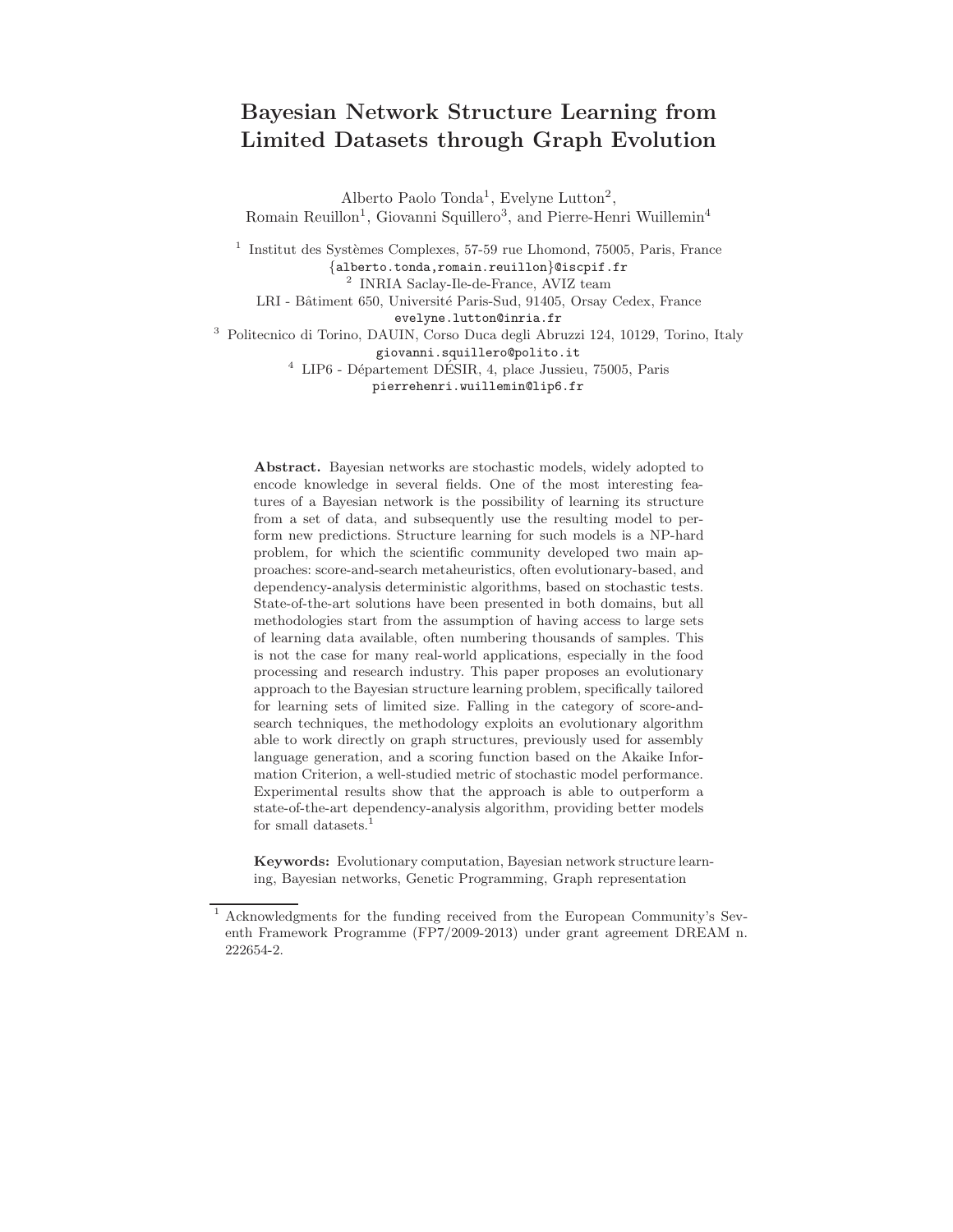# 1 Introduction

Bayesian networks are stochastic models widely used to encode knowledge in several different fields: computational biology and bioinformatics (gene regulatory networks, protein structure, gene expression analysis), medicine, document classification, information retrieval, image processing, data fusion, decision support systems, engineering, gaming and law.

A particularly interesting feature of a Bayesian network is the possibility of learning its structure from a set of data and subsequently use the obtained model to predict new results. However, the number of possible structures is superexponential in the number of variables of the model [1] and the problem of Bayesian network learning is proved to be NP-hard [2]. The machine learning community answered to this challenge with a research line dating back almost 30 years, giving birth to a class of effective deterministic algorithms that systematically determine the skeleton of the underlying graph and proceed to orient all arcs whose directionality is dictated by conditional independencies observed.

This interesting problem raised also the attention of the evolutionary computation community: several attempts at Bayesian network structure learning have been presented in recent years, ranging from cooperative coevolution [3] [4] [5] to evolutionary programming [6], to hybrid solution combining evolutionary approaches with heuristic search [7]. Both deterministic and evolutionary techniques share the assumption of the availability of dataset numbering thousands or hundreds of thousands of samples: for several real-world problems, however, this may not be the case [8]. For example, in the field of food processing and research, extremely time-consuming processes are required to get a small amount of sparse data.

Taking inspiration from such a category of problems, this paper presents an evolutionary-based approach to Bayesian network structure learning, working with datasets of extremely reduced size. The proposed technique exploits a state-of-the-art evolutionary algorithm able to directly manipulate graph-like structures, previously used for assembly language generation, and makes use of a fitness function based on the Akaike information criterion, a metric taking into account both the accuracy and the complexity of a candidate model.

The rest of the paper is organized as follows. Section 2 briefly introduces the necessary background concepts on Bayesian networks. The proposed methodology is described in detail in section 3. Section 4 presents the case study chosen for the experimental evaluation, an established benchmark widely used in the Bayesian network learning field. Experimental results showing a comparison with a state-of-the-art dependency analysis algorithm are reported in section 5, while section 6 draws the conclusions and gives an outline for future works.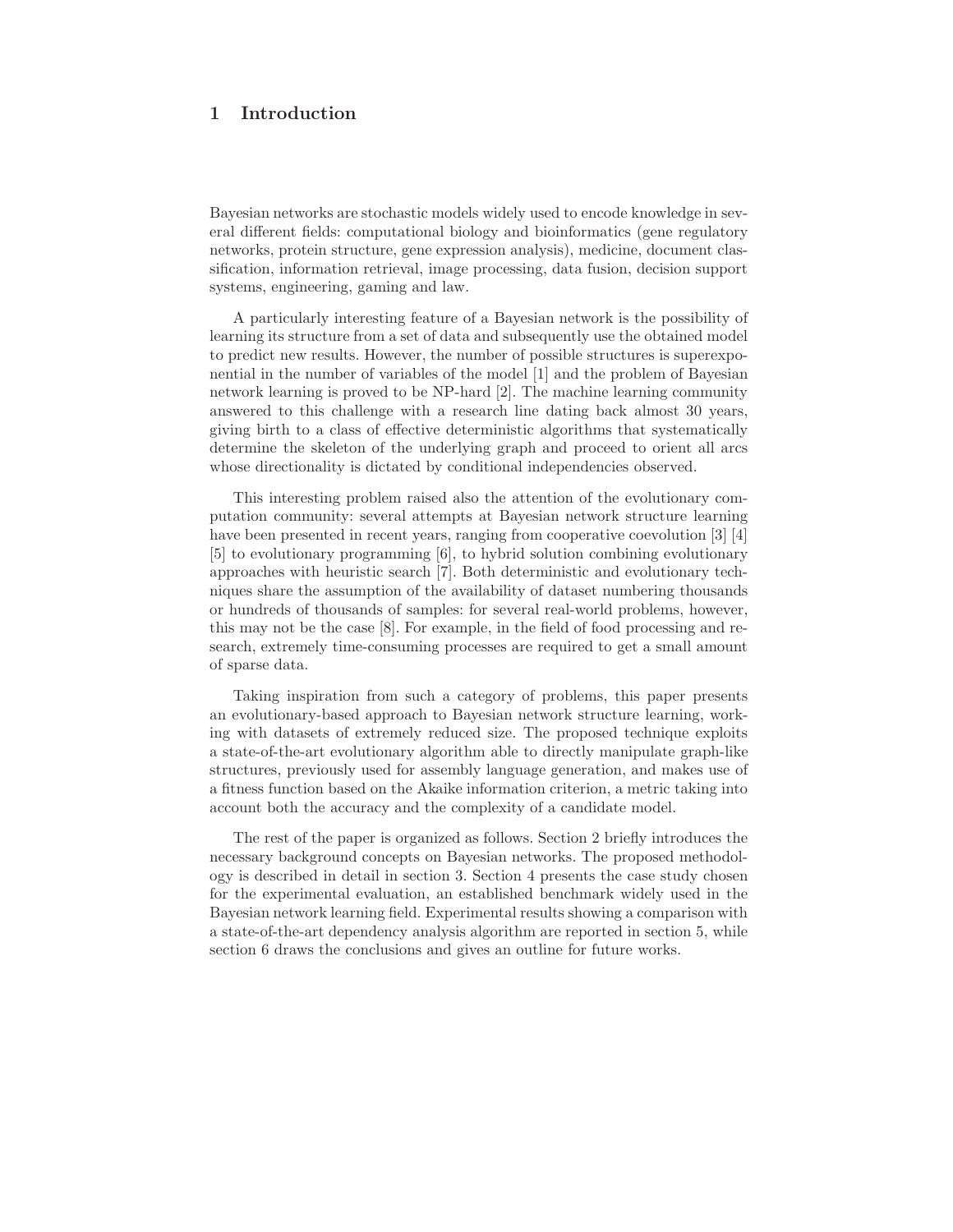# 2 Background

#### 2.1 Bayesian networks

A Bayesian Network (BN) is a "graph-based model of a joint multivariate probability distribution that captures properties of conditional independence between variables" [9]. For example, a Bayesian network could represent the probabilistic relationships between diseases and symptoms. The network could thus be used to compute the probabilities of the presence of various diseases, given the symptoms.

Formally, a Bayesian network is a directed acyclic graph (DAG) whose nodes represent variables, and whose edges encode conditional dependencies between the variables. This graph is called the structure of the network and the nodes containing probabilistic information are called the parameters of the network. Figure 1 reports an example of a Bayesian network.



Fig. 1. On the left, a directed acyclic graph. On the right, the parameters it is associated with. Together they form a Bayesian network BN whose joint probability distribution is  $P(BN) = P(A)P(B|A, E)P(C|B)P(D|A)P(E)$ .

The set of parent nodes of a node  $X_i$  is denoted by  $pa(X_i)$ . In a Bayesian network, the joint probability distribution of the node values can be written as the product of the local probability distribution of each node and its parents:

$$
P(X_1, X_2, ..., X_n) = \prod_{i=1}^n P(X_i | pa(X_i))
$$

#### 2.2 Akaike information criterion

The Akaike information criterion (AIC) is a measure of the relative goodness of fit of a statistical model [10]. It is grounded in the concept of information entropy, in effect offering a relative measure of the information lost when a given model is used to describe reality. It can be said to describe the trade-off between bias and variance in model construction, or loosely speaking, between accuracy and dimension of the model. Given a data set, several candidate models may be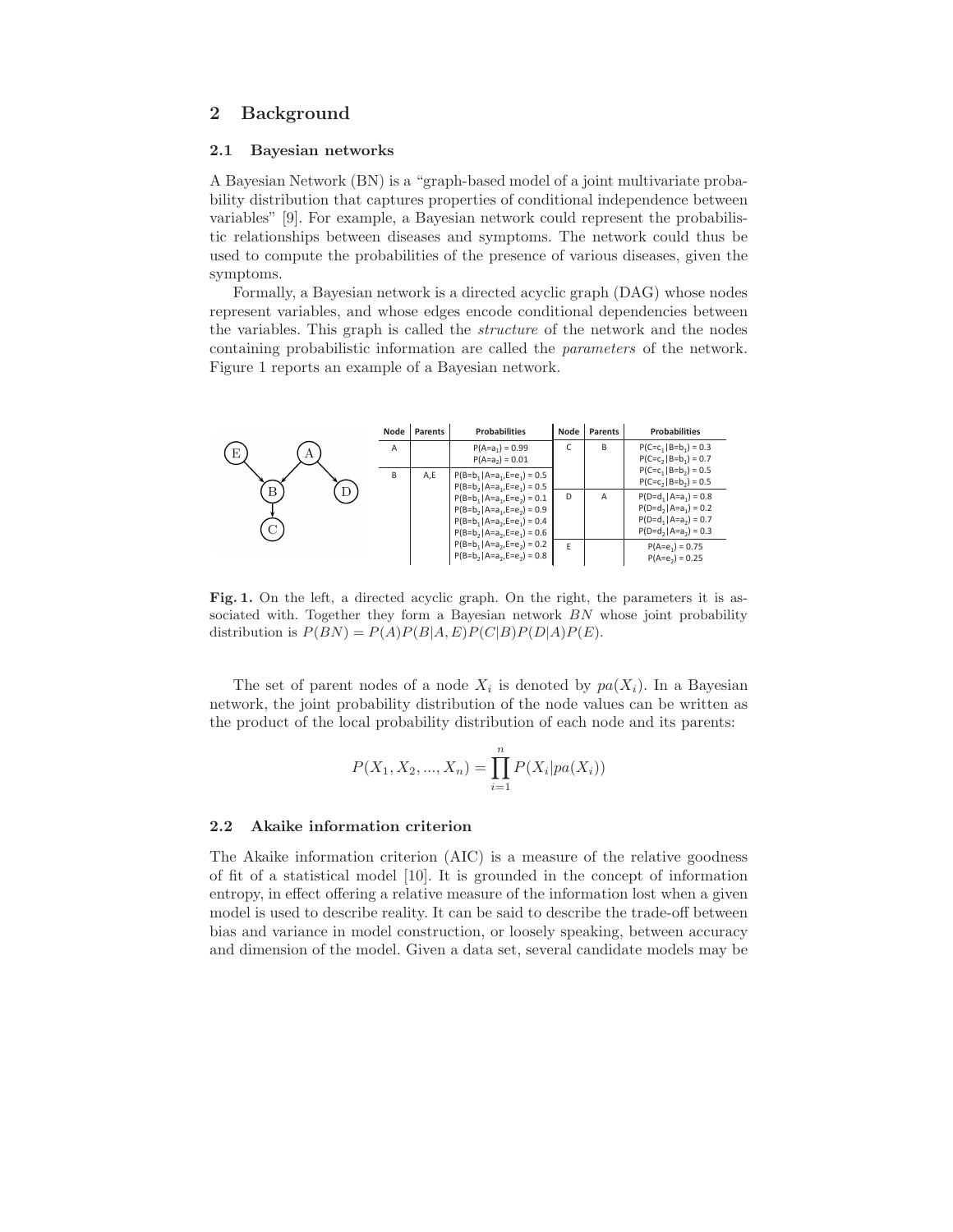ranked according to their AIC values: thus, AIC can be exploited as a metric for model selection.

When dealing with Bayesian networks, AIC is expressed as a composition of the loglikelihood, a measure of how well the candidate model fits the given dataset, and a penalty tied to the dimension of the model itself. The dimensional penalty is included because, on the one hand, the loglikelihood of a Bayesian network usually grows monotonically with the number of arcs, but on the other hand, an excessively complex network cannot be validated or even interpreted by a human expert. The loglikelihood of a model  $M$  given a dataset  $T$  is computed as

$$
LL(M|T) = \sum_{i=1}^{n} \sum_{j=1}^{q_i} \sum_{k=1}^{r_i} N_{ijk} log_2 \frac{N_{ijk}}{N_{ij}}
$$

where  $n$  is the number of variables,  $r_i$  is the number of different values that the stochastic variable  $X_i$  can assume,  $q_i$  is the total number of possible configurations of its parent set  $pa(X_i)$ ,  $N_{ijk}$  is the number of instances in the dataset T where the variable  $X_i$  takes its k-th value  $x_{ik}$  and the variables in  $pa(X_i)$  take their j-th configuration  $w_{ij}$ , and  $N_{ij}$  is the number of instances in the dataset T where the variables in  $pa(X_i)$  take their j-th configuration  $w_{ij}$ .

Taking for example the Bayesian network BN described in Figure 1, the loglikelihood of a dataset composed of one sample such as  $T = (a_1, b_2, c_1, d_2, e_2)$ would be equal to

$$
LL(BN|T) = log_2(P(A = a_1) \cdot P(B = b_2|A = a_1, E = e_2) \cdot P(C = c_1|B = b_2) \cdot P(D = d_2|A = a_1) \cdot P(E = e_2)) =
$$
  
= log<sub>2</sub>(0.99 \cdot 0.9 \cdot 0.5 \cdot 0.3 \cdot 0.25) = -4.9

It is important to notice that datasets are usually composed by multiple samples, and that the final loglikelihood is the sum of the loglikelihoods of each sample.

Using the same formulation, the dimensional penalty of model  $M$  can be expressed as

$$
|M| = \sum_{i=1}^{n} (r_i - 1)q_i
$$

In the example of Figure 1, it would be thus:

 $|BN| = (1)_{penaltyA} + (4)_{penaltyB} + (2)_{penaltyC} + (2)_{penaltyD} + (1)_{penaltyE} = 10$ 

In the canonical representation, the final AIC score is expressed as:

$$
AIC = -2 \cdot (LL - |M|)
$$

It is interesting to notice how the decomposability of the AIC makes it particularly feasible for use in a fitness function.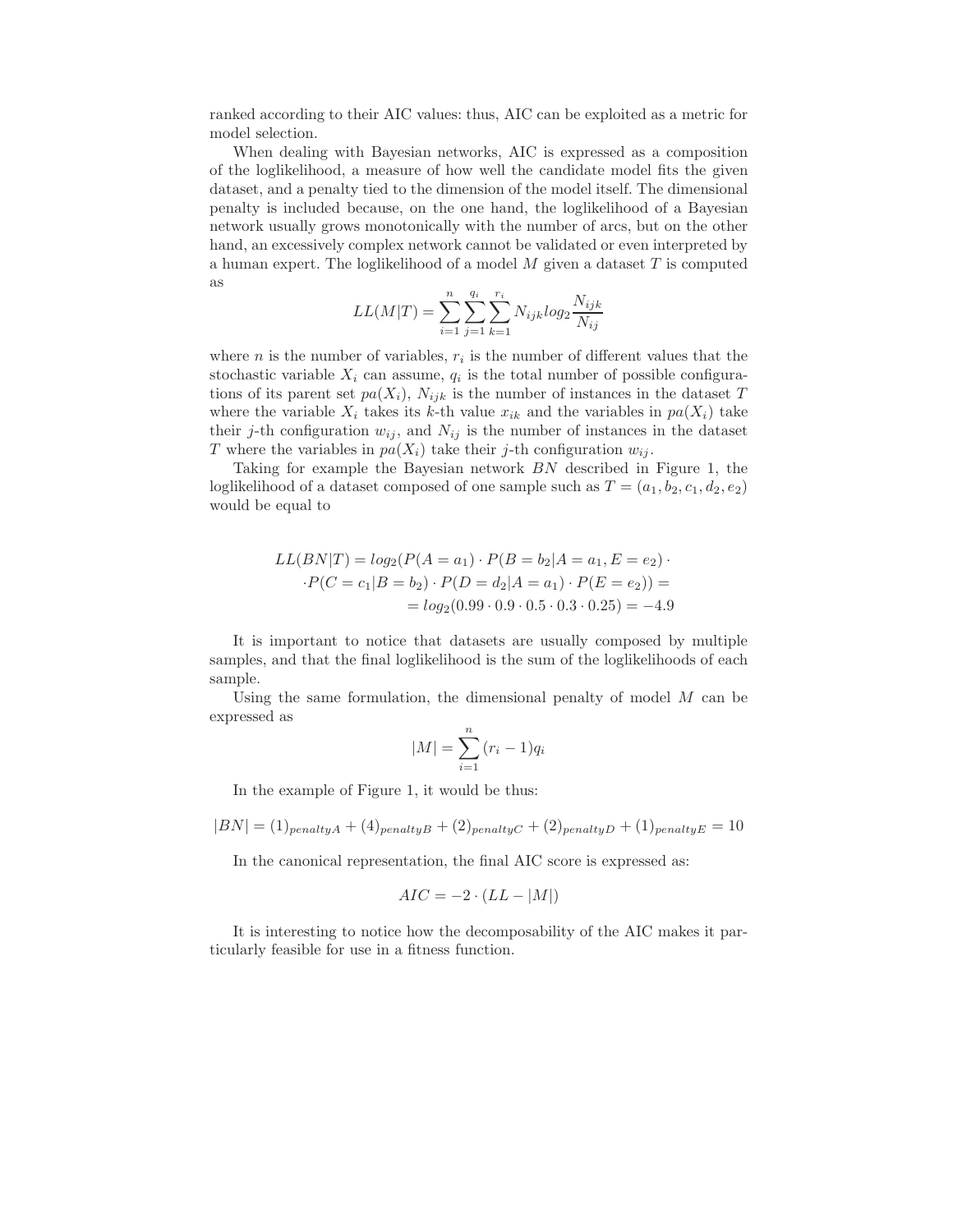#### 2.3 Bayesian network structure learning

Learning the structure of a Bayesian network starting from a dataset is a NPhard problem [2], that becomes more and more challenging as the size of the learning dataset decreases. The algorithmic approaches devised to solve this problem can be divided into two main branches: score-and-search heuristics and deterministic algorithms that rely upon statistical considerations on the learning set.

In recent years, Bayesian network structure learning gained more and more attention from the evolutionary community. Several attempts to tackle the problem has been tested, ranging from evolutionary programming [6], to hybrid approaches [7], to cooperative coevolution [3] [4].

The underlying assumption of these works is often the availability of a considerable number of samples in the dataset used for learning: under these conditions, however, a class of deterministic algorithms known as dependency analysis is able to deliver results of high quality in a fraction of the time. One of the most performing algorithms in this category is known as Greedy Thick Thinning (GTT)[11]. Starting from a completely connected graph, first GTT applies the well-known PC algorithm [12], that cuts arcs on the basis of conditional independence tests; then, it starts first adding and then removing arcs, scoring the network after each modification and using a set of heuristics to avoid a premature convergence. GTT implementations can be found in products such as GeNie/SMILE [13].

When the number of samples available for structure learning is small, however, dependency analysis algorithms see their performance degrade dramatically, leaving a promising open area of applicability for evolutionary techniques.

# 3 Proposed methodology

The proposed approach to Bayesian network structure learning belongs to the category of score-and-search techniques: the evolutionary core is a state-of-theart evolutionary algorithm, while the scoring metric used is a decomposition of the AIC.

## 3.1  $\mu$ GP

 $\mu$ GP<sup>3</sup> [14] is an evolutionary algorithm tool developed by the CAD Group of Politecnico di Torino and available as a GPL software [15].

The main difference between  $\mu$ GP<sup>3</sup> and the classical Genetic Programming paradigm [16], is the encoding of individuals in tagged graphs instead of trees. More precisely, the algorithm makes use of constrained tagged graphs, that is, directed graphs where every element may own one or more tags, and that in addition have to respect a set of constraints. A tag is a name-value pair whose purpose is to convey additional information about the element it belongs to. Tags are used to add semantic information to graphs, augmenting the nodes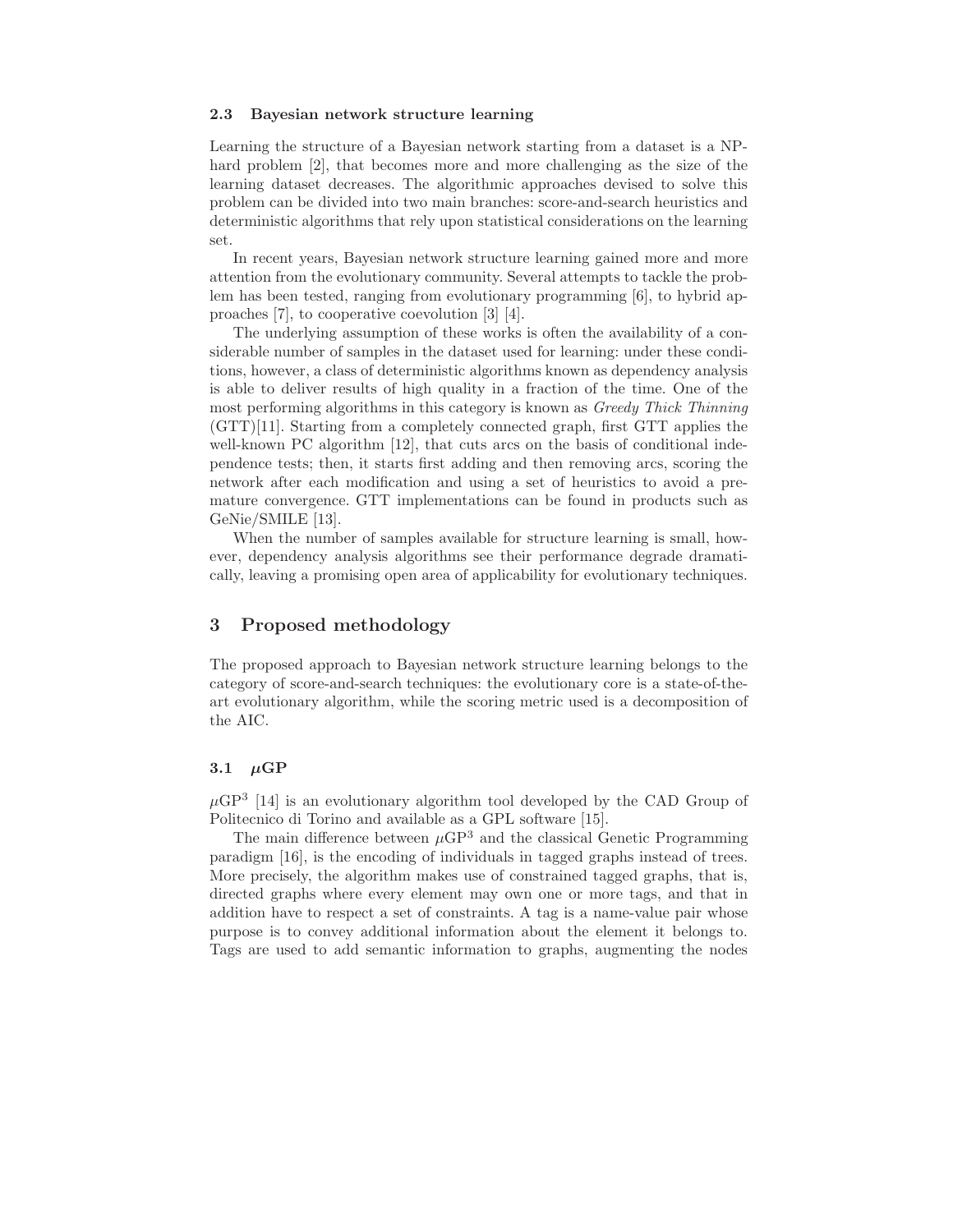with a number of parameters, and also to uniquely identify each element during the evolution. The constraints may affect both the information contained in the graph elements and its structure. Graphs are modified by genetic operators, such as the classical mutation and recombination, but also by different operators, as required. The activation probability and strength for every operator is an endogenous parameter. The genotype of every individual is described by one or more constrained tagged graphs, each of which is composed by one or more sections. Sections allow defining a global structure for the individuals that closely follows the structure of any candidate solution for the problem.

Constraints limit the possible productions of the evolutionary tool, and also provide them with semantic value. A user-defined XML configuration file encodes the constraints, which in turn provide the genotype-phenotype mapping for the generated individuals, describe their possible structure and define which values the existing parameters (if any) can take.

Individuals' fitness is computed by means of an external evaluator: this is usually a script that runs a simulation using the individual as input and collects the results, but may be any program able to provide the evolutionary core with proper feedback. The fitness of an individual is represented by a sequence of floating point numbers optionally followed by a comment string. This is currently used in a prioritized fashion: one fitness A is considered greater than another fitness B if the nth component of A is greater than the n-th component of B and all previous components (if any) are equal; if all components are equal then the two fitnesses are considered equal.

Given the versatility and the ease of configuration of the tool, it is not surprising that several successful applications of  $\mu$ GP<sup>3</sup> appear in literature, mainly in the area of assembly language generation [17], but also in very different fields, such as software verification [18].

The ability of evolving directed graphs, with genetic operators already designed to work on them, is particularly promising when dealing with problems where the individual is in fact a graph, as in the case of Bayesian network structure learning. A specific type of parameter, innerBackwardLabel, used in assembly generation for jumps to previous lines of the code, is now exploited to describe an oriented arc coming from a previous node. Other features of the algorithm are of particular use in this situation: a simple self-adapting mechanism avoids the need of setting fixed values for the genetic operators, increasing the activation probability for operators that constantly produce good offspring. A map of the individuals at genotype-level is also used to remove possible clones before the evaluation step.

The possibility of choosing the categories of genetic operators to apply is also advantageous: for this experience, two kinds of crossover and three mutations have been selected, as shown in Table 1. The difference between the crossovers is in the number of points of cut (one-point and two-point). The chosen mutations, operating on innerBackwardLabel type parameters, can collectively perform the addition, removal or variation of directed arcs in the graph. It is interesting to notice how the same mutation operators, applied to parameters such as floating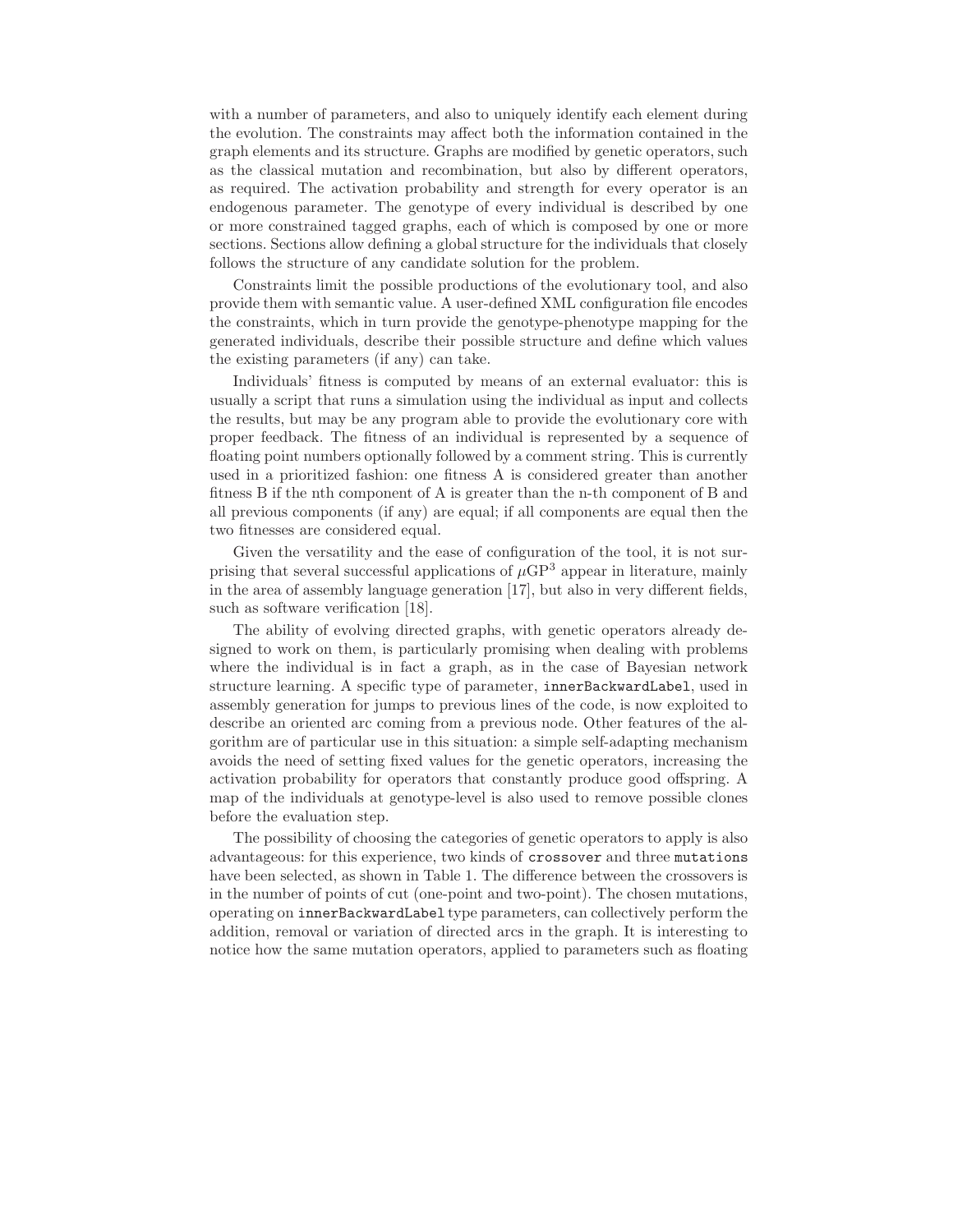point numbers, behave in a different fashion, changing the real-valued parameter according to a Gaussian distribution. Figure 2 shows an example of the effect of the onePointCrossover genetic operator on two individuals containing directed arcs.



Fig. 2. Example of onePointCrossover application in  $\mu$ GP<sup>3</sup>. When the genotype is of fixed length, the directed arcs are reattached to corresponding parts of the new individuals.

#### 3.2 Individual encoding

A candidate solution to the Bayesian network structure learning problem is a directed acyclic graph. Most evolutionary approaches take into account the possibility of generating loops, by either using repairing operators or discarding graphs containing cycles. Even detecting the presence of a cycle, however, is non-trivial and computationally expensive.

Thanks to the options available in  $\mu$ GP<sup>3</sup>, it is in fact possible to set the evolutionary algorithm to always generate valid structures. The nodes of the graph, in the individual description, will appear in a given order: it is sufficient to constraint the generation of directed arcs from one node to nodes that only appear after it in the individual description, and loops are automatically avoided by construction.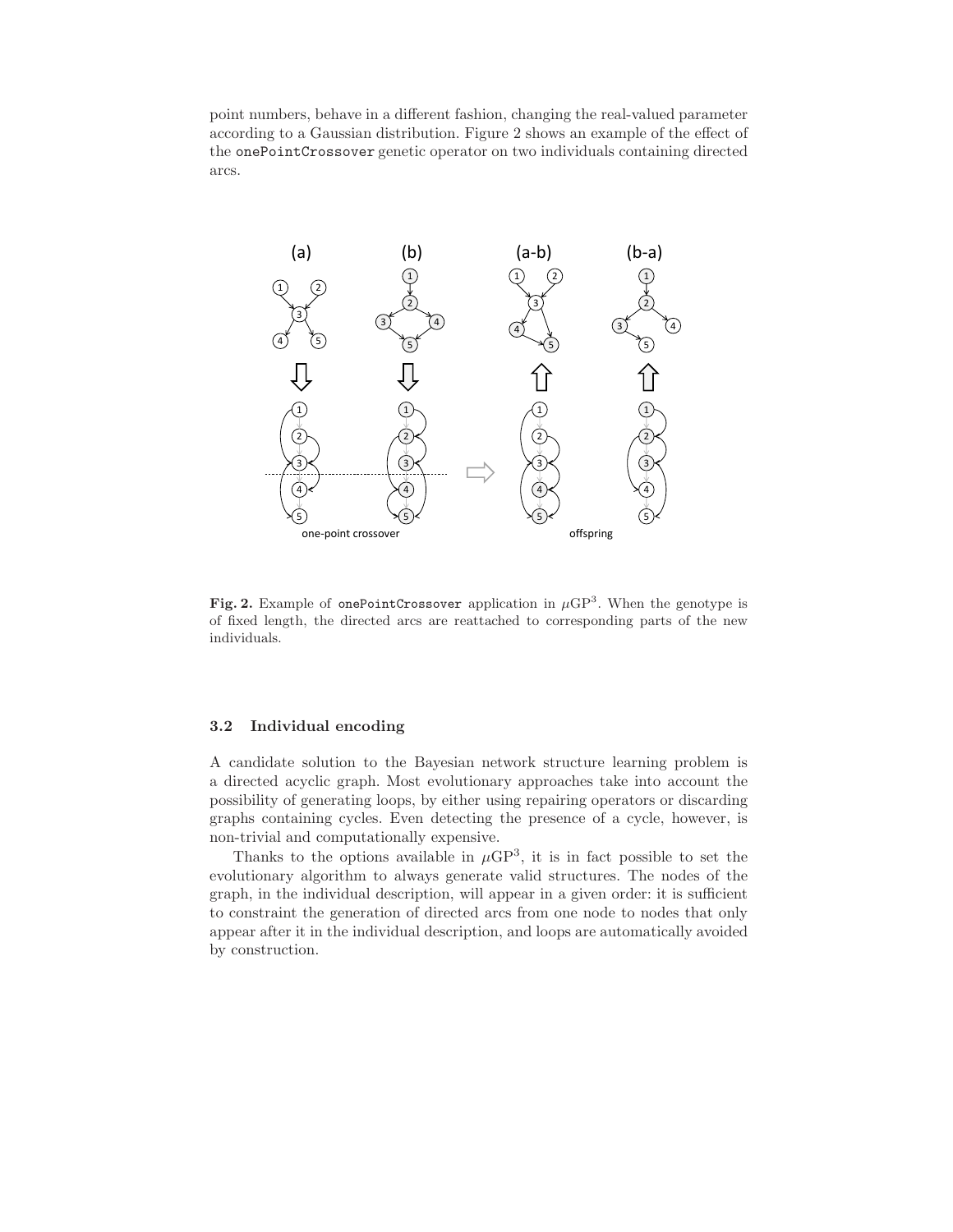The mapping from the variables that appear in the learning dataset to the directed acyclic graph is encoded in the second part of the individual. Each variable is associated with a floating point weight ranging from 0 to 1: when the individual is evaluated, the variables are sorted with their weight and are subsequently mapped in-order to the graph structure described in the first part. An example of individual is reported in Figure 3.



Fig. 3. Example of individual encoding in the proposed approach. The first part of the genome (Section 1) describes a directed acyclic graph, correct by construction. The second part (Section 2) specifies the mapping of the variables in the dataset on the nodes of the graph. The resulting phenotype is a graph with the structure of the first part of the genotype and the node ordering of the second. The parameters of the resulting Bayesian network are computed on the learning set, starting from the conditional probabilities derived from the structure.

The maximum number of parents for a single node is set to 10, as it is common for most search-and-score metaheuristics [3].

#### 3.3 Fitness function

Preliminary experiments with the canonical AIC scoring show a tendency for the algorithm to explore prevalently local optima of very simple structures: probably, in the AIC fitness landscape, the slope towards low complexity is much steeper than the one towards good loglikelihood values.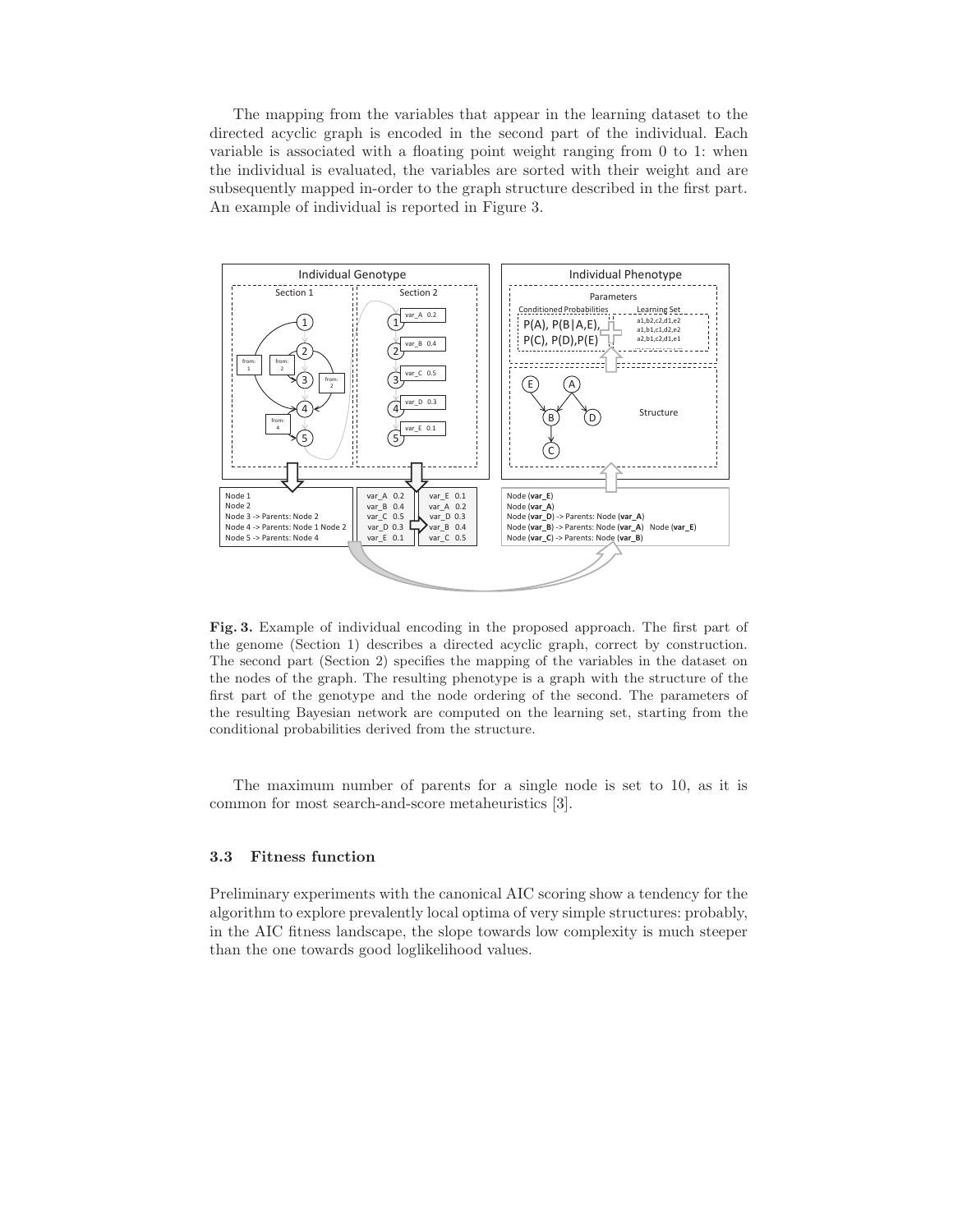To avoid premature convergences, the fitness function used in the experiments is thus a hierarchical decomposition of the AIC. First, the loglikelihood of the model with respect to the learning dataset is considered; if two candidate models have the same loglikelihood, they are then compared on the penalty tied to their respective dimension.

#### 4 Case study

Over the course of time, the Bayesian network structure learning community developed a vast number of benchmarks, from simple to relatively complex. To assess the proposed approach, the Alarm network [19] is selected. Alarm was constructed for monitoring patients in intensive care, and it is effectively used. It features 37 nodes and 46 edges, and its overview can be found for example at http://www.norsys.com/netlib/alarm.htm.

### 5 Experimental results and discussion

Experts usually agree that a comprehensive learning set for a Bayesian network should include at least 10-15 samples for each parameter. In the case of Alarm, this would mean the availability of thousands of samples: since the proposed approach is aimed at working with limited information, datasets smaller by an order of magnitude are selected.

Thus, to assess the validity of the methodology, three learning sets of 100 samples each are generated starting from the Alarm network description available in literature [19]. alarm-100-a is produced using the standard methodology of constrained probability generation; alarm-100-b contains 100 samples randomly taken from a dataset of original size 5,000; and alarm-100-c contains 100 samples randomly selected from a dataset of original size 10,000. It is important to note that, albeit randomly created, each 100-samples dataset contains all possible values for each variable in the Alarm network. In principle, all the datasets should have the same probability of being representative of the original network.

 $\mu$ GP<sup>3</sup> is set with the parameters reported in Table 1. Note that, since the algorithm is self-adapting, it is not necessary to initially select an activation probability for the genetic operators. The strenght of the genetic operators is also self-adapted during the evolution, with an initial value of  $\sigma = 0.9$ .

For each learning set (alarm-100-a, alarm-100-b, alarm-100-c), 20 runs of the proposed approach are executed, along with a run of Greedy Thick Thinning. Since the latter is deterministic, it reports the same output even for repeated runs.

Results are reported in Table 2. The first four lines show the performance of the true structure of the Alarm network, for comparison. It is interesting to notice the significant difference in loglikelihood values between the same structure, when the parameters are learned from different datasets (lines 2-4). Even knowing the true structure of the network, a dataset of considerable size would be needed to learn the true values for all the parameters. Learning algorithms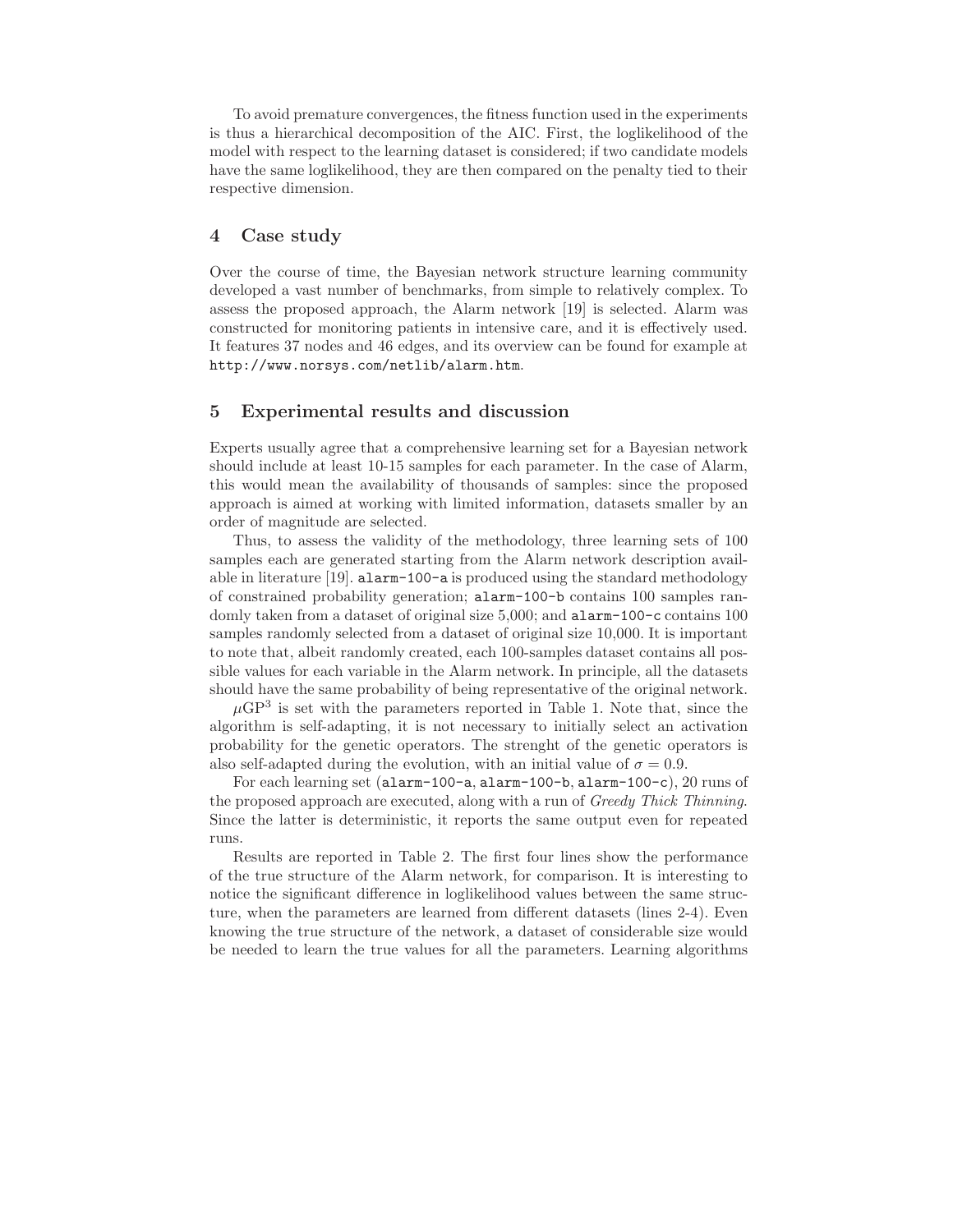| Parameter              | Value                                    |  |  |  |  |
|------------------------|------------------------------------------|--|--|--|--|
| $\mu$                  | 1,000                                    |  |  |  |  |
|                        | 1,000                                    |  |  |  |  |
| Selection              | tournamentSelection with $\tau = (1,4)$  |  |  |  |  |
| Diversity preservation | fitnessHole $(0.5)$                      |  |  |  |  |
| Stop condition         | stagnation $(100 \text{ generations})$   |  |  |  |  |
| Genetic operators      | singlePointCrossover, twoPointCrossover, |  |  |  |  |
|                        | alteratioMutation, replacementMutation,  |  |  |  |  |
|                        | singleParameterAlteratioMutation         |  |  |  |  |

**Table 1.** Parameters used for  $\mu$ GP<sup>3</sup> in all the performed experiments.  $\lambda$  is the number of genetic operators applied at each step. The stagnation stop condition forces the end of the execution if the best individual in the population does not change for a specified number of generations. For further details on the parameters, see [14].

of all categories can only compute an approximation of the parameters, that degrades with the reduction in size of the learning set. The grayed cells show the dataset the method is trained on.

|                      | Dimensional |       | Loglikelihood |       | Loglikelihood    |                | Loglikelihood |       |
|----------------------|-------------|-------|---------------|-------|------------------|----------------|---------------|-------|
| Method               | Penalty     |       | alarm-100-a   |       | alarm-100-b      |                | alarm-100-c   |       |
|                      | Avg         | StDev | Avg           | StDev | Avg              | StDev          | Avg           | StDev |
| True network         | 509.0       |       | $-1,571.90$   |       | $-1,476.43$      |                | $-1,470.95$   |       |
| True structure (a)   | 509.0       |       | $-1,651.05$   |       | $-1,693.29$      |                | $-1,672.12$   |       |
| True structure (b)   | 509.0       |       | $-1,807.32$   |       | $-1,567.74$      | $\overline{a}$ | $-1,688.81$   |       |
| True structure $(c)$ | 509.0       |       | $-1,809.77$   |       | $-1,720.54$      |                | $-1,569.26$   |       |
| $GTT-100a$           | 796.0       |       | $-1,641.61$   |       | $-1,808.63$      |                | $-1,801.35$   |       |
| $GTT-100b$           | 1,226.0     |       | $-1,979.28$   |       | $-1,494.18$      | $\overline{a}$ | $-1,825.90$   |       |
| $GTT-100c$           | 1,238.0     |       | $-1,918.89$   |       | $-1,869.84$      | $\overline{a}$ | $-1,498.90$   |       |
| $\mu$ gp-100a        | 763.39      | 42.54 | $-1.644.68$   | 30.39 | $-1.861.99$      | 34.06          | $-1.848.50$   | 31.06 |
| $\mu$ gp-100b        | 702.29      | 95.18 | $-1,981.79$   | 27.47 | $-1,529.00$      | 18.94          | $-1,850.80$   | 23.89 |
| $\mu$ gp-100c        | 669.00      | 96.21 | $-1,986.72$   |       | 33.40 - 1,873.79 | 26.82          | $-1.554.09$   | 10.68 |

Table 2. Results of the experiments. While the logliklihood of solutions obtained with Greedy Thick Thinning is generally higher, it shows more overfitting when compared to the loglikelihood of the true structure with parameters trained on the same dataset, due to the higher dimension of the networks found.

The first evidence is that all solutions found by the proposed approach have lower dimensional penalties, much closer to the true structure than the ones delivered by GTT. While the loglikelihood values seem to favor GTT, it becomes evident that the greedy algorithm overfits the learning data: the networks delivered by GTT show loglikelihoods that are higher than the corresponding values of the original structure with parameters learned from the same dataset.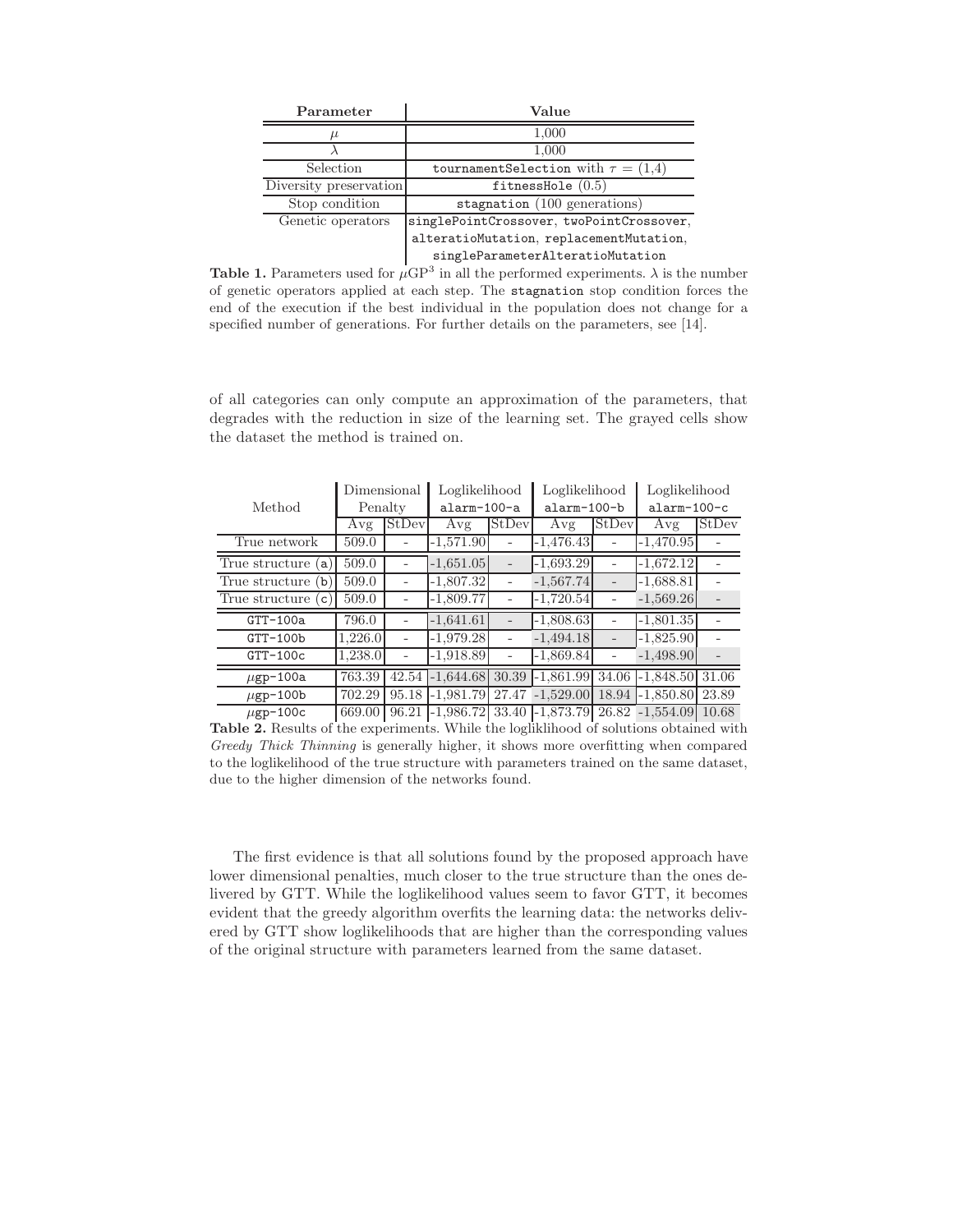When dealing with such a small amount of data, all stochastic considerations that are at the base of the class of deterministic algorithms GTT belongs to, simply do not hold anymore: even relatively effective statistics tests yield wrong results. In such a difficult situation, an effective score-and-search metaheuristic can provide better results.

For a final remark on computational times, as anticipated in Subsection 2.3, a run of GTT lasts a few seconds. A single generation of the proposed approach, on the same machine, takes between 1 and 2 minutes to complete, with the global time for the whole process amounting to hours. In less than 5% of the runs, the algorithm is also restarted, after delving deep into parts of the fitness landscape with high dimension, thus increasing the evaluation time over an acceptable threshold. Since the main focus of the present work is not on efficiency, it must be noted that previous computations of conditional probability statements are not stored and reused; the possibility of parallel evaluations of individuals in the same generation is also not exploited.

# 6 Conclusions

Bayesian network structure learning from a dataset is a complex problem, especially when the learning set is small: but in many real-world problems, particularly in the food processing and research industry, it is possible to have access to limited-size datasets only.

This paper presents an approach to Bayesian network structure learning from datasets of limited size. The methodology is based on an evolutionary algorithm able to evolve directed graphs, that can be easily set to always produce acyclic graphs by construction, avoiding the repairing of non-valid structures.

The proposed methodology is assessed on a well-known benchmark, the Alarm network, and compared against a state-of-the-art dependency analysis algorithm, known as Greedy Thick Thinning. The experimental results show that the approach is effective, obtaining simpler structures, for which interpretation and validation by humans are more feasible. The proposed approach also avoids the likelihood overfitting on the learning set of the greedy algorithm.

Future works will compare the proposed approach with other evolutionary solutions in literature on small datasets. The effect of different metrics or combination of metrics, such as Maximum Description Length or Bayesian Information Criterion, on the scoring of the candidate solutions will be also explored, along with the possibility of using cooperative coevolution to split the original task in sub-problems.

### References

1. Robinson, R.: Counting unlabeled acyclic digraphs. In Little, C., ed.: Combinatorial Mathematics V. Volume 622 of Lecture Notes in Mathematics. Springer Berlin / Heidelberg (1977) 28–43 10.1007/BFb0069178.